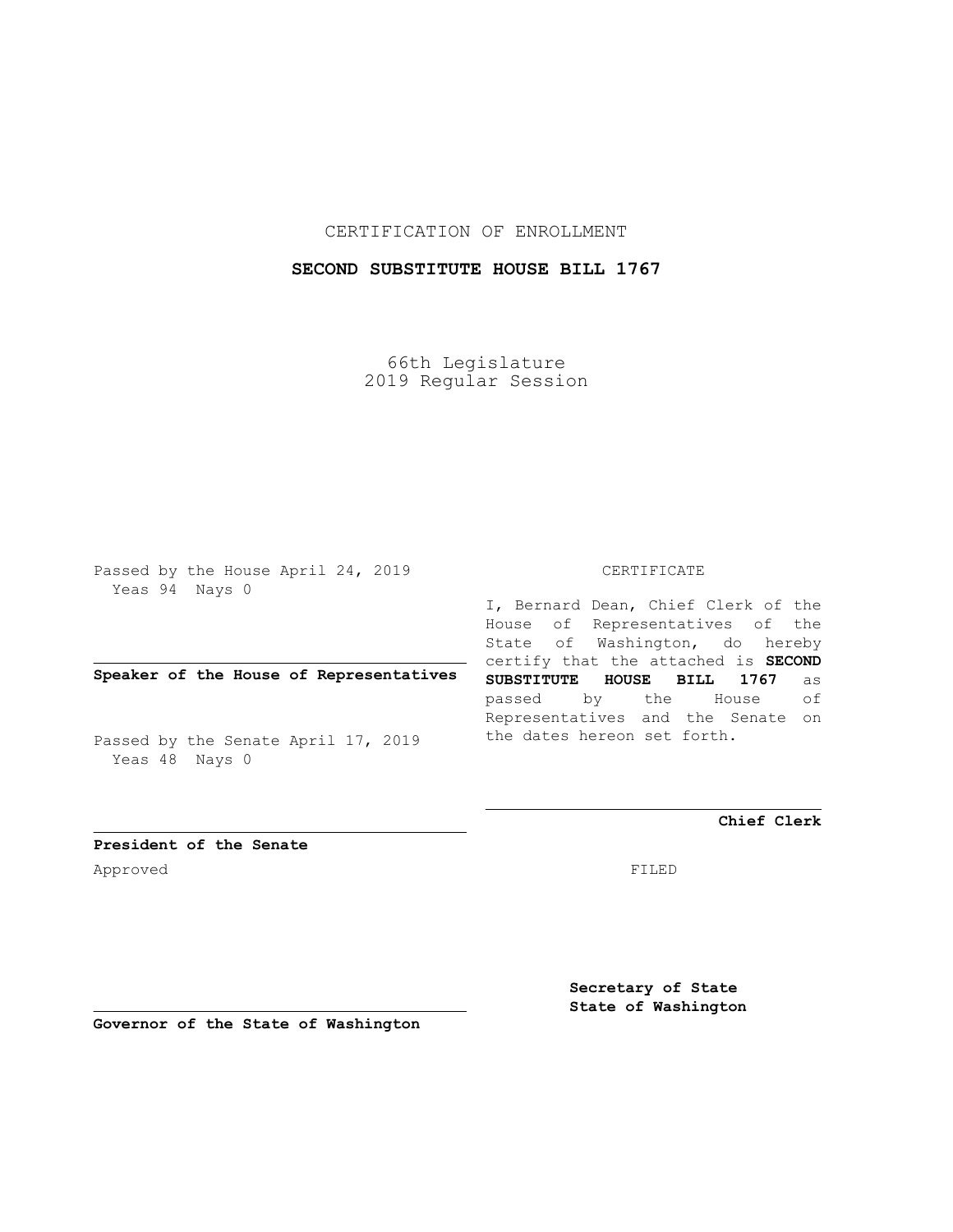## **SECOND SUBSTITUTE HOUSE BILL 1767**

AS AMENDED BY THE SENATE

Passed Legislature - 2019 Regular Session

## **State of Washington 66th Legislature 2019 Regular Session**

**By** House Appropriations (originally sponsored by Representatives Lovick, Leavitt, Davis, Orwall, Appleton, Macri, Gregerson, Jinkins, Ryu, Pellicciotti, Dolan, Ormsby, Stanford, Peterson, Pollet, Slatter, Valdez, Walen, Frame, and Tharinger)

READ FIRST TIME 03/01/19.

1 AN ACT Relating to establishing a law enforcement grant program 2 to expand alternatives to arrest and jail processes; adding a new 3 section to chapter 36.28A RCW; and creating a new section.

4 BE IT ENACTED BY THE LEGISLATURE OF THE STATE OF WASHINGTON:

5 NEW SECTION. **Sec. 1.** A new section is added to chapter 36.28A 6 RCW to read as follows:

 (1) Subject to the availability of amounts appropriated for this specific purpose, the Washington association of sheriffs and police chiefs, in consultation with the law enforcement assisted diversion national support bureau, shall develop and implement a grant program aimed at supporting local initiatives to properly identify criminal justice system-involved persons with substance use disorders and other behavioral health needs and engage those persons with 14 therapeutic interventions and other services, the efficacy of which 15 have been demonstrated by experience, peer-reviewed research, or which are credible promising practices, prior to or at the time of 17 jail booking, or while in custody.

 (2) Grants must be awarded to local jurisdictions based on locally developed proposals to establish or expand existing programs. The lead proposing agency may be a law enforcement agency, other local government entity, tribal government entity, tribal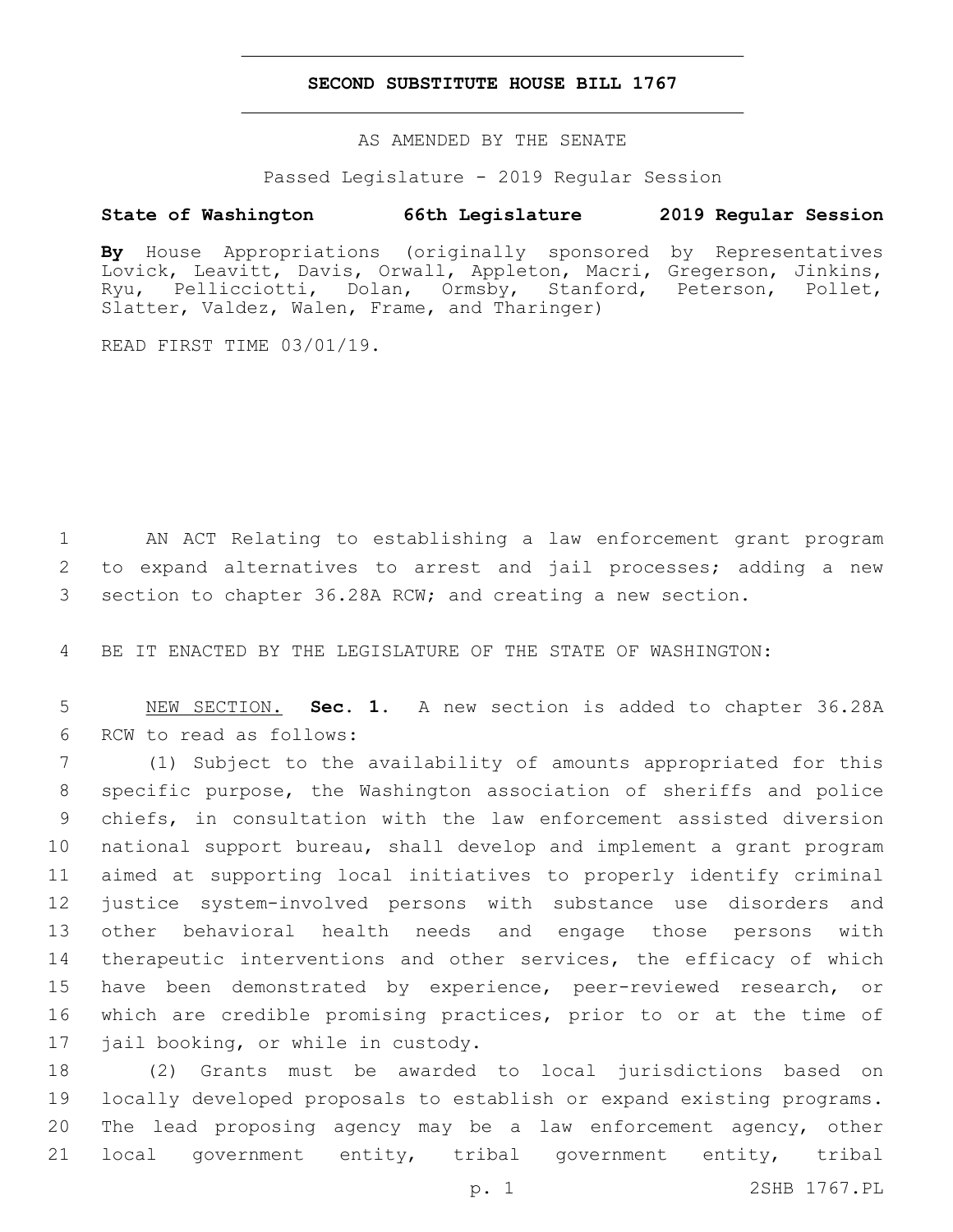organization, urban Indian organization, or a nonprofit community- based organization. All proposals must include governing involvement from community-based organizations, local government, and law enforcement, and must also demonstrate engagement of law enforcement, prosecutors, civil rights advocates, public health experts, harm reduction practitioners, organizations led by and representing individuals with past justice system involvement, and public safety advocates. A peer review panel appointed by the Washington association of sheriffs and police chiefs in consultation with the law enforcement assisted diversion national support bureau, integrated managed care organizations and behavioral health organizations must review the grant applications. The peer review panel must include experts in harm reduction and civil rights 14 experts.

 (3)(a) Programs preferred for the award of grant funding are those that have a prebooking diversion focus and demonstrate how they will impact one or more of the expected outcomes of the grant program. Preferred programs must contain one or both of the following 19 components:

 (i) Employment of tools and strategies to accurately identify individuals with substance use disorders and other behavioral health needs who are known to commit law violations, at or prior to the point of arrest, and immediately engage those individuals with appropriate community-based care and support services that have been proven to be effective for marginalized populations by experience or peer-reviewed research or that are credible promising practices; and

 (ii) Capacity to receive ongoing referrals to the same community- based care approach for persons with substance use disorders and other behavioral health needs encountered in jail, with an emphasis on securing the release of those individuals whenever possible consistent with public safety and relevant court rules.

 (b) Proposals targeting prebooking diversion may use funds to identify and refer persons who are encountered in jail to community-34 based services.

 (4) Up to twenty-five percent of the total funds appropriated for the grant program may be allocated to proposals containing any of the 37 following components:

 (a) Utilization of case manager and peer support services for persons with substance use disorders and other behavioral health 40 needs who are incarcerated in jails;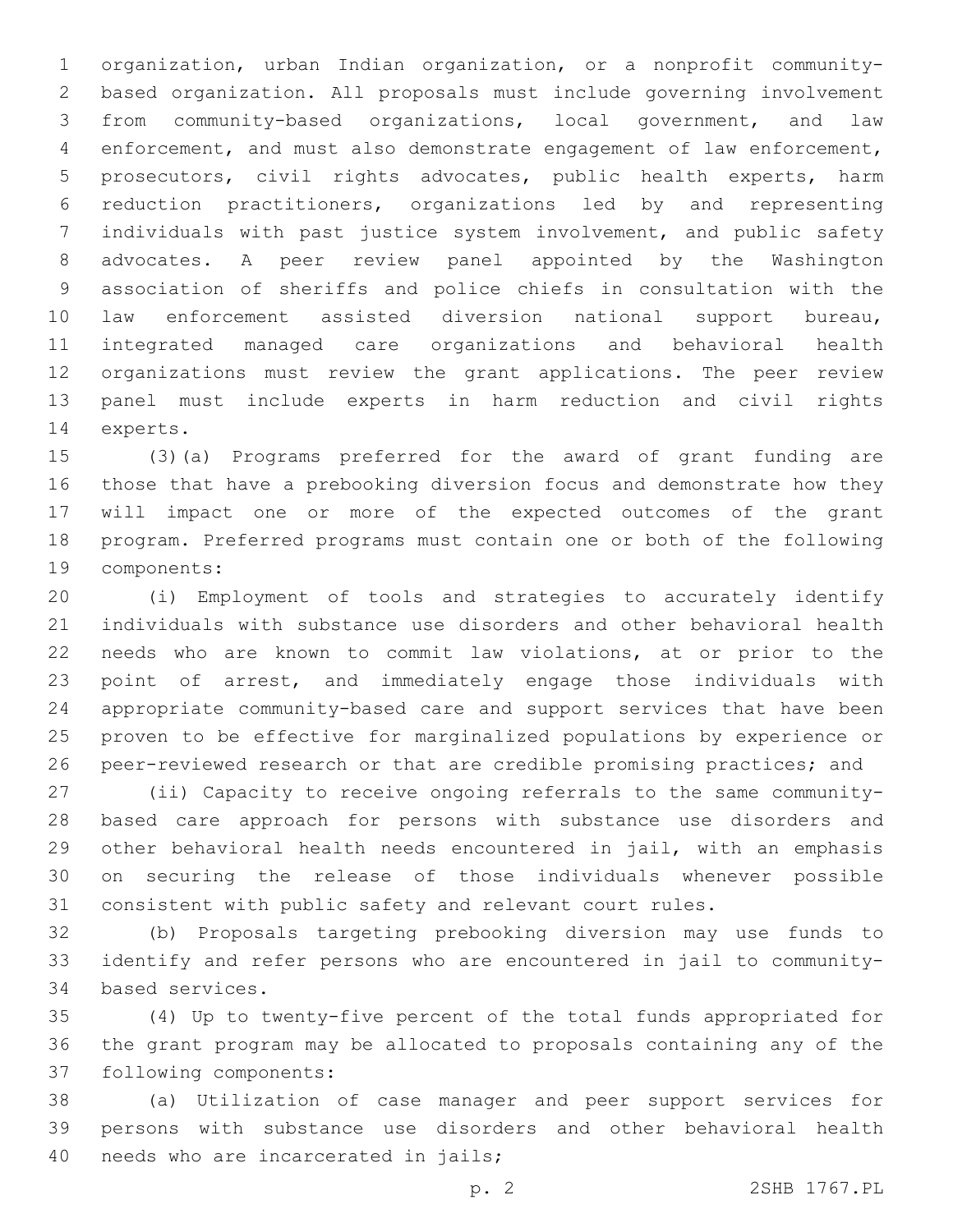(b) Specialized training for jail staff relating to incarcerated individuals with substance use disorders and other behavioral health 3 needs;

 (c) Comprehensive jail reentry programming for incarcerated persons with substance use disorders and other behavioral health 6 needs; and

 (d) Other innovative interventions targeted specifically at persons with substance use disorders and other behavioral health needs who are brought to jail for booking or are incarcerated in 10 jails.

 (5) Proposals must provide a plan for tracking client engagement and describe how they will impact one or more of the expected outcomes of the grant program. Grant recipients must agree to comply with any data collection and reporting requirements that are established by the Washington association of sheriffs and police chiefs in consultation with the law enforcement assisted diversion national support bureau. Grant recipients whose proposals include prebooking diversion programs must engage with the law enforcement assisted diversion national support bureau for technical assistance regarding best practices for prebooking diversion programs, and regarding establishment of an evaluation plan. Subject to appropriated funding, grant awards will be eligible for annual renewal conditioned upon the recipient's demonstration that the funded program is operating in alignment with the requirements for 25 the grant program.

 (6) The Washington association of sheriffs and police chiefs must ensure that grants awarded under this program are separate and distinct from grants awarded pursuant to RCW 36.28A.440. Grant funds may not be used to fulfill minimum medical and treatment services that jails or community mental health agencies are legally required 31 to provide.

 (7) Once the Washington association of sheriffs and police chiefs, after consultation with the law enforcement assisted diversion national support bureau, certifies that a selected applicant satisfies the proposal criteria, the grant funds will be distributed. To the extent possible, grant awards should be geographically distributed on both the east and west sides of the crest of the Cascade mountain range. Grant applications that include local matching funds may be prioritized. Grant recipients must be 40 selected no later than March 1, 2020.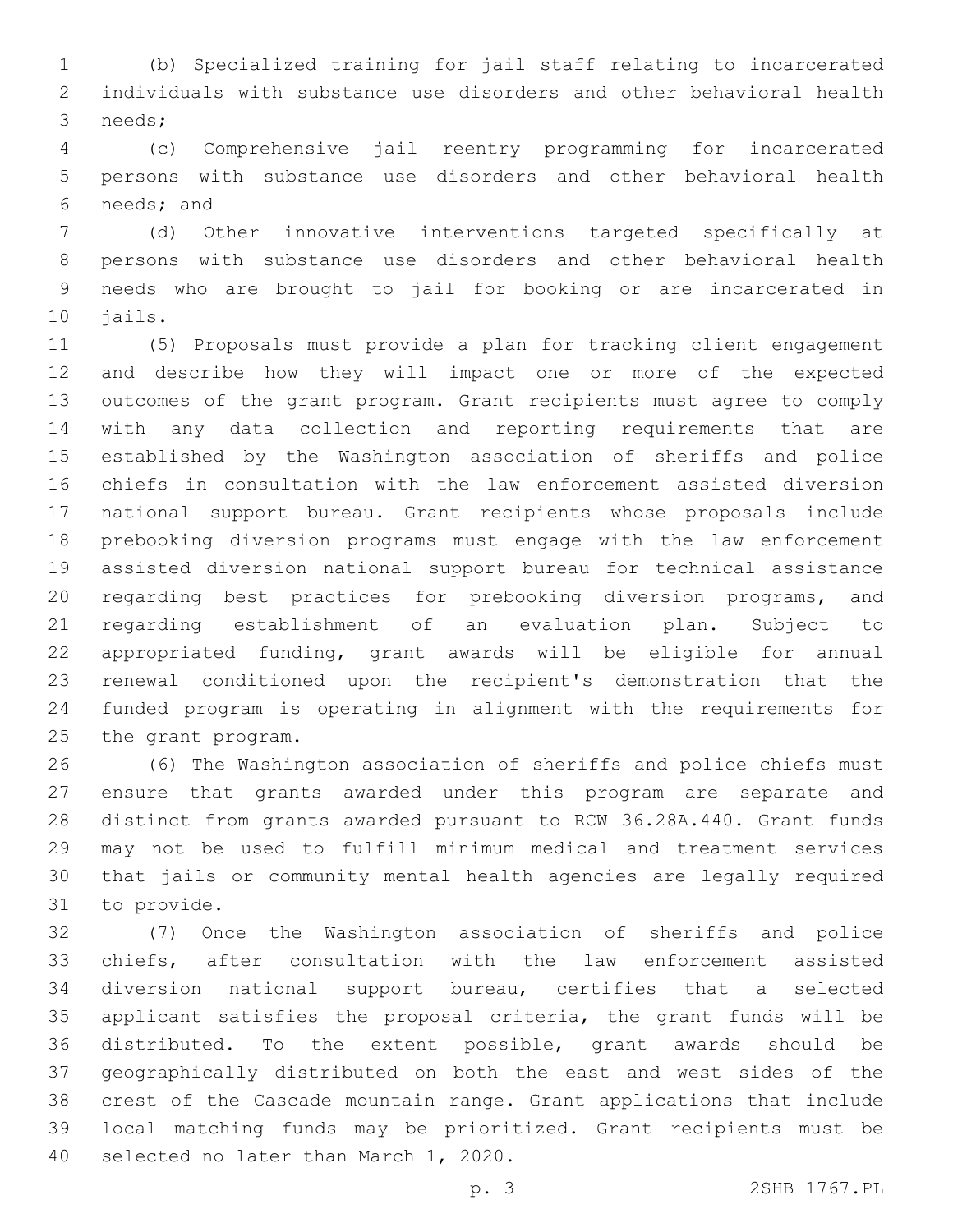(8)(a) The grant program under this section must be managed to achieve expected outcomes which are measurable and may be used in the future to evaluate the performance of grant recipients and hold them accountable for the use of funding. The initial expected outcomes 5 defined for the grant program include:

 (i) To reduce arrests, time spent in custody, and/or recidivism 7 for clients served by the program;

 (ii) To increase access to and utilization of nonemergency 9 community behavioral health services;

(iii) To reduce utilization of emergency services;

 (iv) To increase resilience, stability, and well-being for 12 clients served; and

 (v) To reduce costs for the justice system compared to processing 14 cases as usual through the justice system.

 (b) Programs which apply for and are awarded grant funding may focus on a subset of these outcomes and may target a segment of an outcome, such as reducing time spent in custody but not arrests. The Washington association of sheriffs and police chiefs, in consultation with the law enforcement assisted diversion national support bureau, must develop a plan, timetable, and budget by December 1, 2019, to transition the grant program into a performance-based contracting format and to establish an evidence-based evaluation framework. The plan may include making reasonable modifications to the initial expected outcomes for use in grant contracts. Delivery of the plan to the governor and appropriate committees of the legislature may be combined with the annual report provided in subsection (9) of this section. The research and data division of the department of social and health services and Washington institute for public policy must provide technical support and consultation to support plan 30 development as requested.

 (9) The Washington association of sheriffs and police chiefs must submit an annual report regarding the grant program to the governor and appropriate committees of the legislature by December 1st of each year the program is funded. The report must be submitted in compliance with RCW 43.01.036. The report must include information on grant recipients, use of funds, and outcomes and other feedback from the grant recipients. In preparing the report, the Washington association of sheriffs and police chiefs may consult with the law enforcement assisted diversion national support bureau.